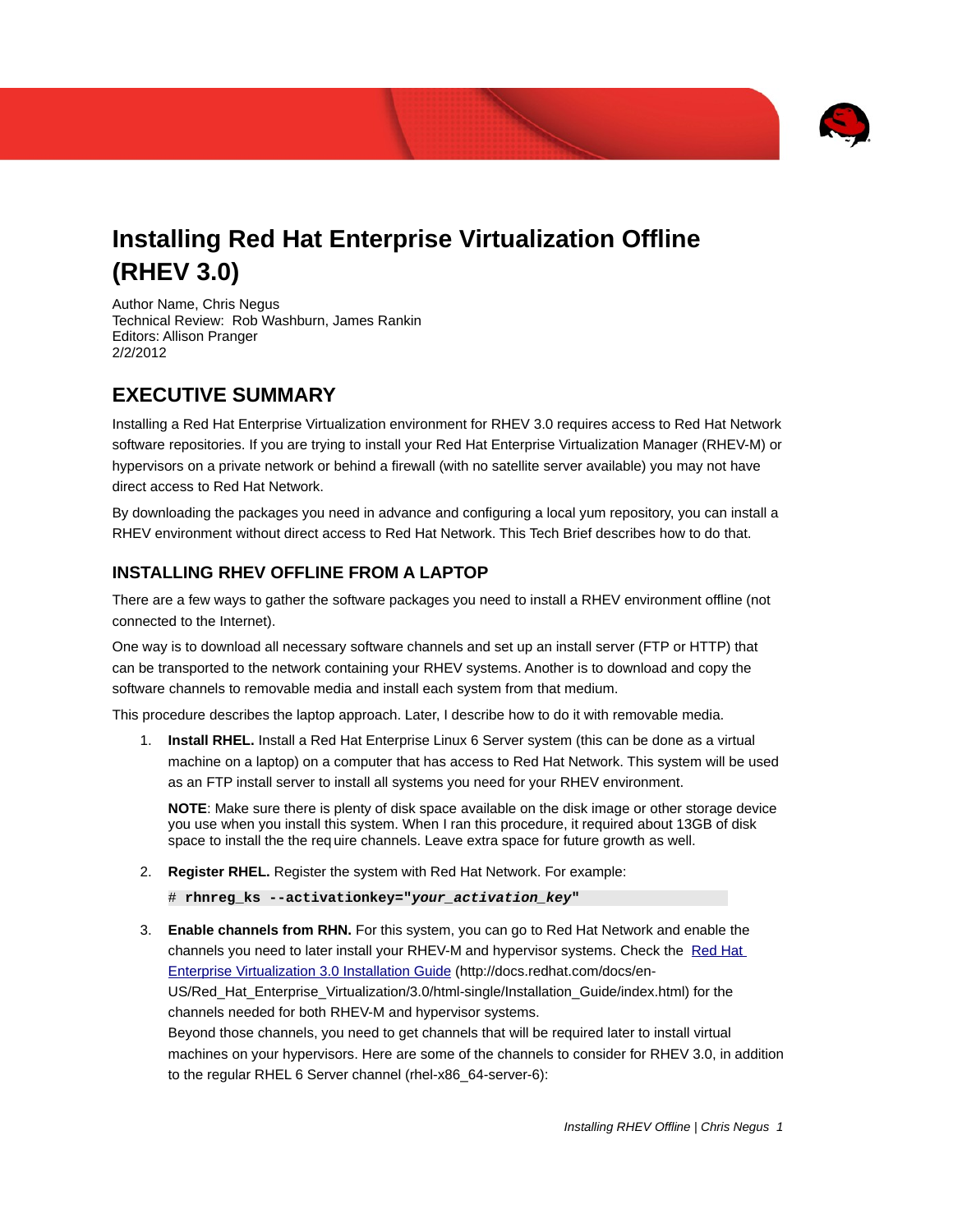

#### **RHEV-M Channels**

```
Red Hat Enterprise Virtualization Manager (v.3 x86_64)
      rhel-x86_64-server-6-rhevm-3
JBoss Application Platform (v 5 in rpm)
      jbappplatform-5-x86_64-server-6-rpm
RHEL Server Supplementary (v. 6 64-bit x86_64)
      rhel-x86_64-server-supplementary-6
```
#### **Hypervisor Channels**

```
Red Hat Enterprise Virt Management Agent (v.6 for x86_64)
      rhel-x86_64-rhev-mgmt-agent-6
```
#### **RHEL Guests**

There are "Red Hat Enterprise Virtualization Agent" channels available that include packages to provide the in-guest agent for RHEL 5 and RHEL 6 virtual machines. Features in these packages provide the means for monitoring those systems from the RHEV-M. The features include heartbeating, IP addresses, user reporting, application reporting and single sign-on (the latter for RHEL 6 only). If you only install RHEL guests for x86 64 server platform, just enable this channel:

```
Red Hat Enterprise Virt Agent (v.6 for x86_64)
      rhel-x86_64-rhev-agent-6-server
```
For any of these channels, tied to different architectures (such as 32-bit) or system types (client or workstation), you can download packages separately from RHN and copy them to the install server:

```
Red Hat Enterprise Virt Agent (v.6 Server for 32-bit x86)
Red Hat Enterprise Virt Agent (v.6 Server 64-bit AMD64/Intel64)
Red Hat Enterprise Virt Agent (v.5 Server for 32-bit x86)
Red Hat Enterprise Virt Agent (v.5 Server for 64-bit AMD64/Intel64)
Red Hat Enterprise Virt Agent (v.5 Client for 32-bit x86)
Red Hat Enterprise Virt Agent (v.5 Client for 64-bit AMD64/Intel64)
Red Hat Enterprise Virt Agent (v.6 Workstation for 64-bit AMD64/Intel64
Red Hat Enterprise Virt Agent (v.6 Client for 32-bit x86)
Red Hat Enterprise Virt Agent (v.6 Client for 64-bit AMD64/Intel64)
```
4. **Add channels on your install server.** For each channel, run the **rhn-channel** command to add

the channel to the RHEL system running on your laptop. For example:

```
# rhn-channel --add --channel=rhel-x86_64-server-6-rhevm-3
```
# **rhn-channel --add --channel=rhel-x86\_64-server-supplementary-6**

```
# rhn-channel --add --channel=rhel-x86_64-rhev-mgmt-agent-6
```
# **rhn-channel --add --channel=rhel-x86\_64-rhev-agent-6-server**

```
# rhn-channel --add --channel=jbappplatform-5-x86_64-server-6-rpm
```
5. **Set up FTP server.** To be able to share the repository, you could install and start up an FTP server on the laptop. The channels selected need at least 13GB of disk space available in **/var/ftp/pub**:

```
# yum install vsftpd
# chkconfig vsftpd on
# service vsftpd start
# mkdir /var/ftp/pub/rhevrepo
```
*Installing RHEV Offline | Chris Negus 2*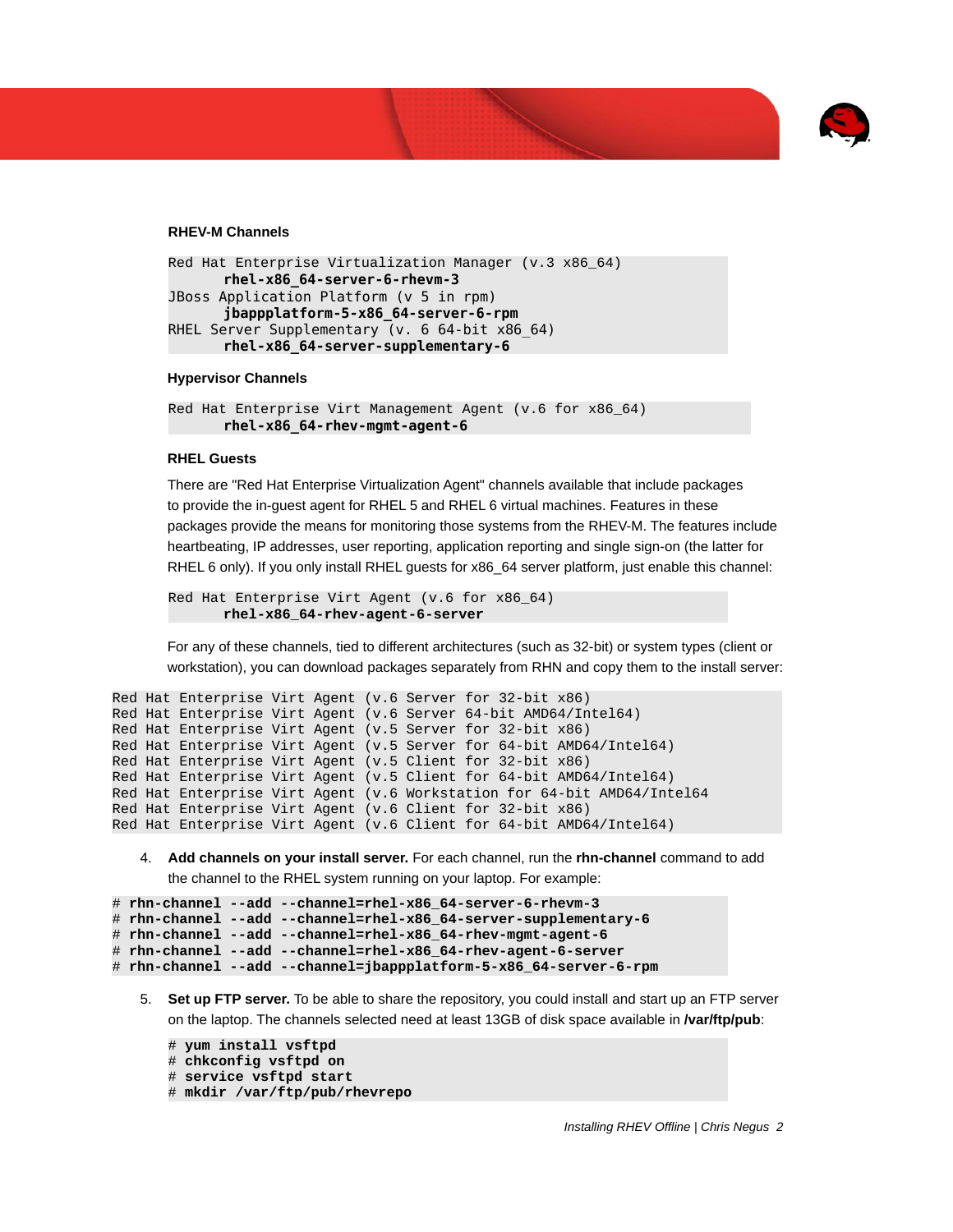

6. **Download packages.** To download all the packages from your available channels, change to the directory you want to use to hold the repository and type the following (this may take a few hours to complete, depending on the speed of your network):

# **cd /var/ftp/pub/rhevrepo** # **reposync -l .**

7. **Create repositories**. Run the **createrepo** command on each of the subdirectories where you downloaded the packages (**/var/ftp/pub/rhevrepo/\***). (Run **yum install createrepo** if the command is not yet installed on your system.) Here are a couple of examples:

```
# createrepo /var/ftp/pub/rhevrepo/rhel-x86_64-server-6
# createrepo /var/ftp/pub/rhevrepo/rhel-x86_64-server-rhevm-3
# createrepo /var/ftp/pub/rhevrepo/rhel-x86_64-server-supplementary-6
...
```
8. **Create yum .repo files.** Next create a yum repo file that client systems (the ones where you will install your RHEV-M and hypervisor systems) can use to point to your repository. At this point, connect your laptop to the network on which your RHEV systems are located. Then determine your laptop's host name or IP address. The following file illustrates a .repo file with your laptop located at the IP address 192.168.0.99. (You can call the file something like **rhev.repo**.)

```
[rhel6]
name=Red Hat Enterprise Linux 6 
baseurl=ftp://192.168.0.99/pub/rhevrepo/rhel-x86_64-server-6
enabled=1 
gpgcheck=0 
[rhevm] 
name=Red Hat Enterprise Virtualization Manager 
baseurl=ftp://192.168.0.99/pub/rhevrepo/rhel-x86_64-server-6-rhevm-3 
enabled=1 
gpgcheck=0
[jbossapp] 
name=JBoss Application Platform (v 5 in rpm)
baseurl=ftp://192.168.0.99/pub/rhevrepo/jbappplatform-5-x86_64-server-6-rpm 
enabled=1 
gpgcheck=0 
[rhelsupp] 
name=Red Hat Enterprise Linux Server Supplementary 
baseurl=ftp://192.168.0.99/pub/rhevrepo/rhel-x86_64-server-supplementary-6 
enabled=1 
gpgcheck=0 
[rhevagent]
name=Red Hat Enterprise Virt Management Agent 
baseurl=ftp://192.168.0.99/pub/rhevrepo/rhel-x86_64-rhev-mgmt-agent-6
enabled=1
gpgcheck=0
```
**NOTE**: When you are ready to install guest systems on the hypervisors, create a .repo file that points to the "Red Hat Enterprise Virtualization Agent" channels as well. Use that .repo file to get the packages that allow guests to be monitored by the RHEV-M. Here's an example:

*Installing RHEV Offline | Chris Negus 3*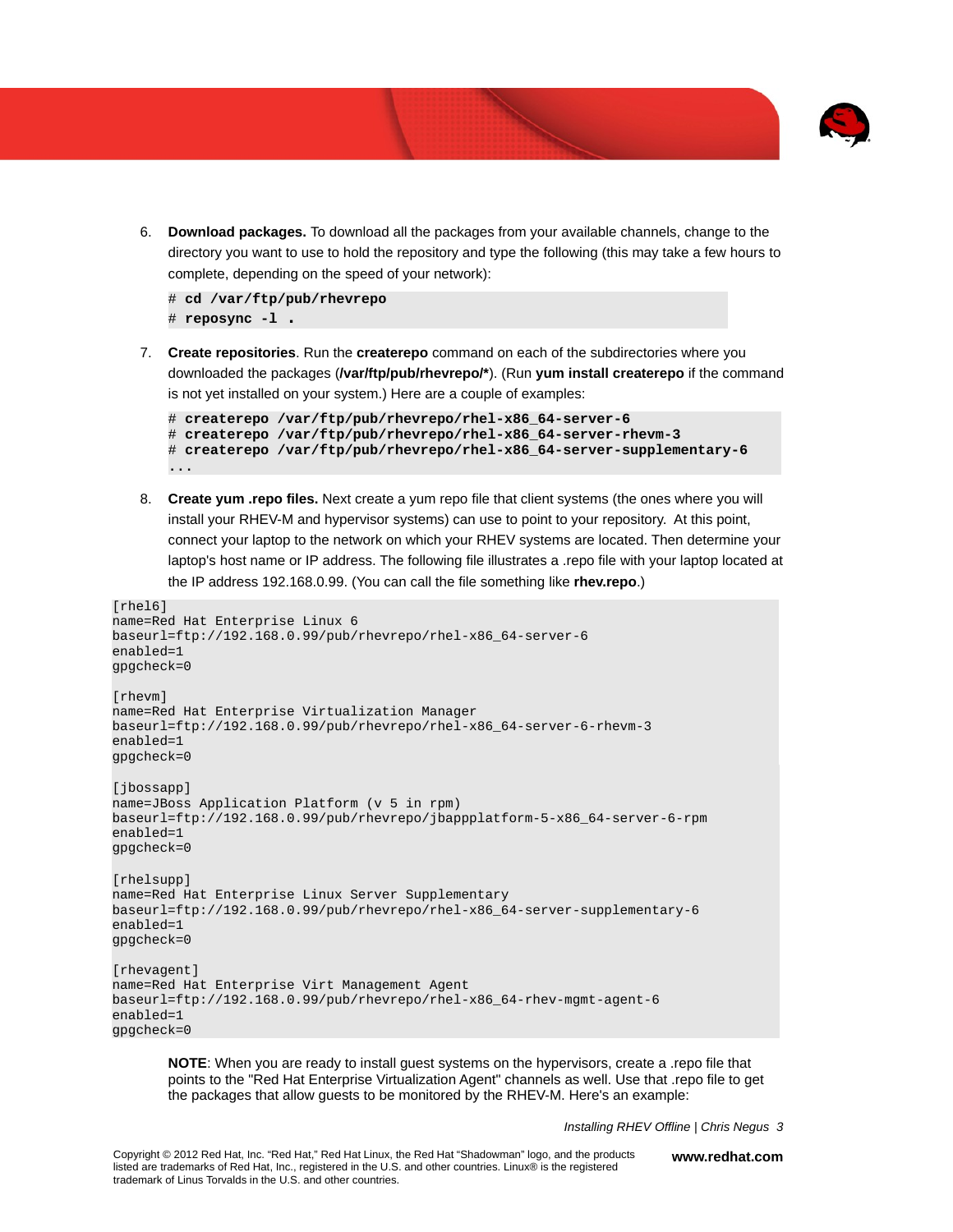[rhevclient] name=Red Hat Enterprise Virt Agent baseurl=ftp://192.168.0.99/pub/rhevrepo/rhel-x86\_64-rhev-agent-6-server enabled=1 gpgcheck=0

- 9. **Begin installing your RHEV-M**. In this step, you start by installing a RHEL 6.x X86\_64 system that will contain the RHEV-M. You need some RHEL 6.1 installation medium to start the installation. I acquired the RHEL 6.1 DVD (rhel-server-6.1-x86\_64-dvd.iso) and did a basic server install (I also added a GNOME desktop, although that is not required).
- 10. **Add .repo file to your RHEV-M**. Copy the .repo file you created two steps earlier to the **/etc/yum.repos.d/** directory on the RHEV-M system.
- 11. **Update packages on your RHEV-M**. With the repository file in place, type the following to get the latest versions of each package installed on your system:

#### # **yum update**

- 12. **Install the rhevm-setup package on your RHEV-M**. At this point, run **yum install rhevm-setup** on the RHEV-M system. If the repositories are set up properly and available, the necessary packages are installed. You can then continue with the RHEV-M configuration described in the [Red](http://docs.redhat.com/docs/en-US/Red_Hat_Enterprise_Virtualization/3.0/html-single/Installation_Guide/index.html) [Hat Enterprise Virtualization 3.0 Installation Guide.](http://docs.redhat.com/docs/en-US/Red_Hat_Enterprise_Virtualization/3.0/html-single/Installation_Guide/index.html) If you have problems, check out the [Troubleshooting Red Hat Enterprise Virtualization Manager Installation \(RHEV 3.0\)](https://access.redhat.com/knowledge/techbriefs/troubleshooting-red-hat-enterprise-virtualization-manager-installation-rhev-30) tech brief.
- 13. **Begin installing your Hypervisors**. For a RHEL 6.1 host, in general, follow the description for installing a RHEL hypervisor from the [Red Hat Enterprise Virtualization 3.0 Installation Guide,](http://docs.redhat.com/docs/en-US/Red_Hat_Enterprise_Virtualization/3.0/html-single/Installation_Guide/index.html) with the exception that once the base system is installed, you can add the .repo file you created earlier to the **/etc/yum.repos.d/** directory before updating your system (**yum update**) and activating it to the RHEV-M.

For a RHEV-H host, likewise do an installation based on descriptions in the installation guide, but be sure to get the RHEV-H ISO image to install from.

14. **Begin installing your VMs**. Begin planning and installing the virtual guests you want to run on your hypervisors, as described in the [Red Hat Virtualization 3.0 Administration Guide.](http://docs.redhat.com/docs/en-US/Red_Hat_Enterprise_Virtualization/3.0/html-single/Administration_Guide/index.html) After a guest is installed, you can copy the .repo file that identifies the "Red Hat Enterprise Virtualization Agent" channel software needed to allow the RHEV-M to communicate with the guest.

### **INSTALLING RHEV OFFLINE FROM REMOVABLE MEDIA**

Instead of using a laptop as an install server, you can gather all the packages you need to a USB drive or other removable media and use that to install your RHEV-M and RHEV hypervisor systems. Follow the same procedure as you did for setting up a RHEL system running on a laptop (or virtual machine on a laptop) to the point where the packages are downloaded and you have created repositories.

After that, copy the directory structure (in this case, starting at **/var/ftp/pub/rhevrepo**) to a USB drive or other removable media that can hold the packages from all the channels. Connect that drive to the RHEV-M or hypervisor after the base install is done. Then use the same .repo file, but change the **ftp://192.168.0.99/pub/rhevrepo** for each entry to the location of the file system on the removable media (such as **file:///media/disk/rhevrepo/**, depending on where it is mounted).

If you don't have a DVD drive available for every install, you can simply copy the contents of the DVD on to a Web